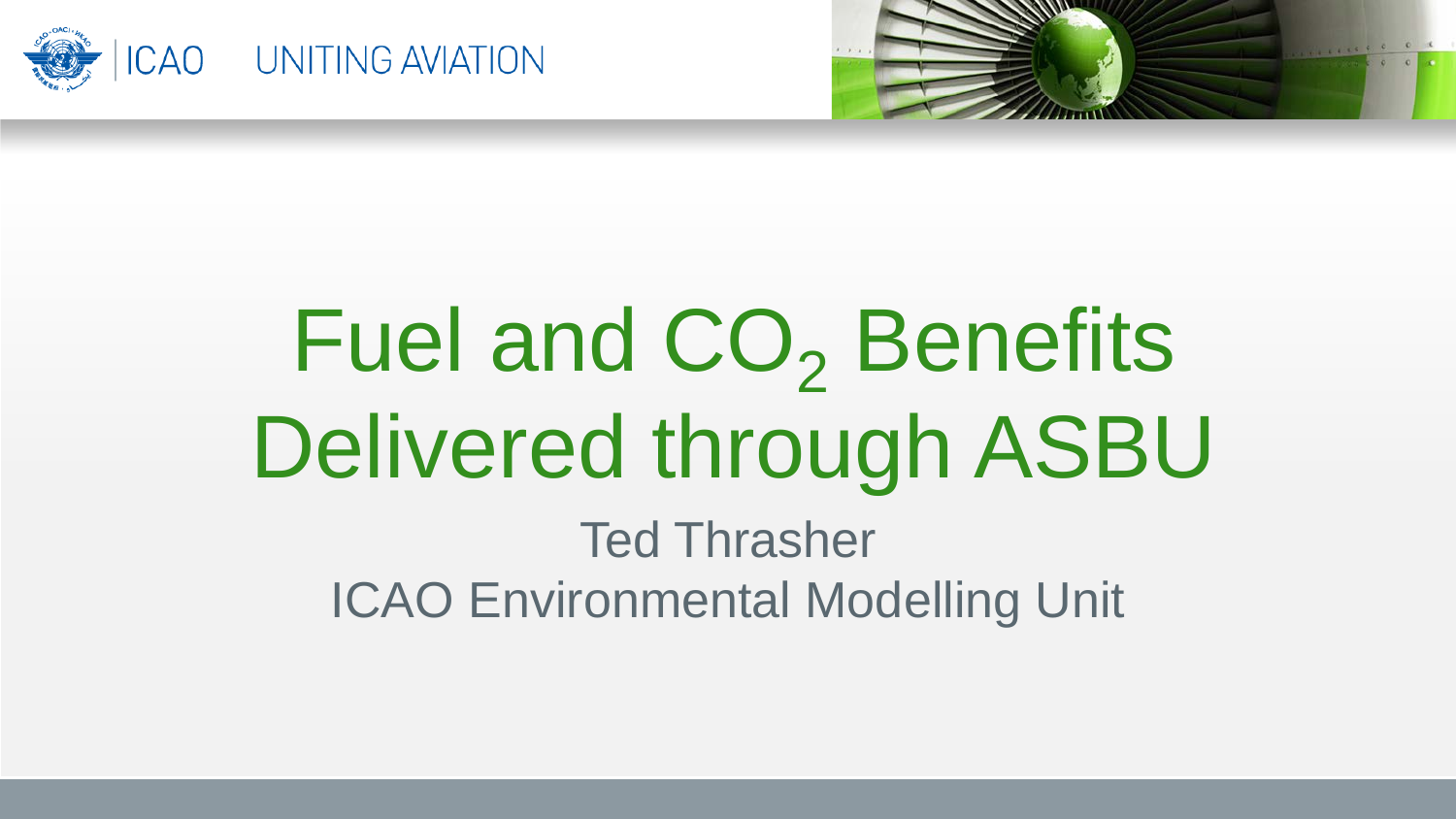



# Last year, by the Numbers

- **32 Million scheduled departures**
- **42 Million kilometres flown**
- **3 Billion passengers**
- **35% of world trade value in freight**
- **88% efficient**

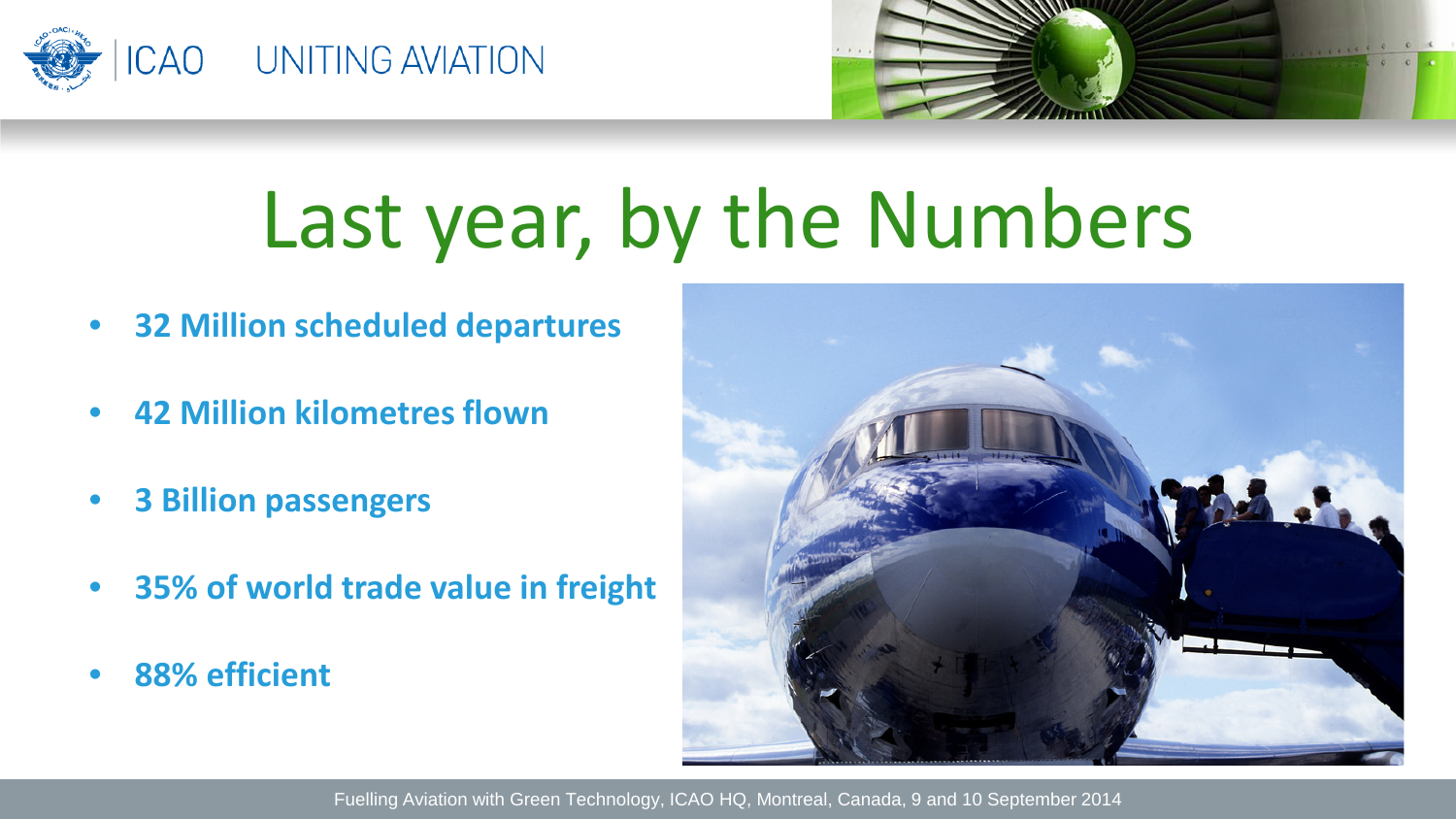



#### CAEP International Aviation Net CO<sub>2</sub> Emissions Trends

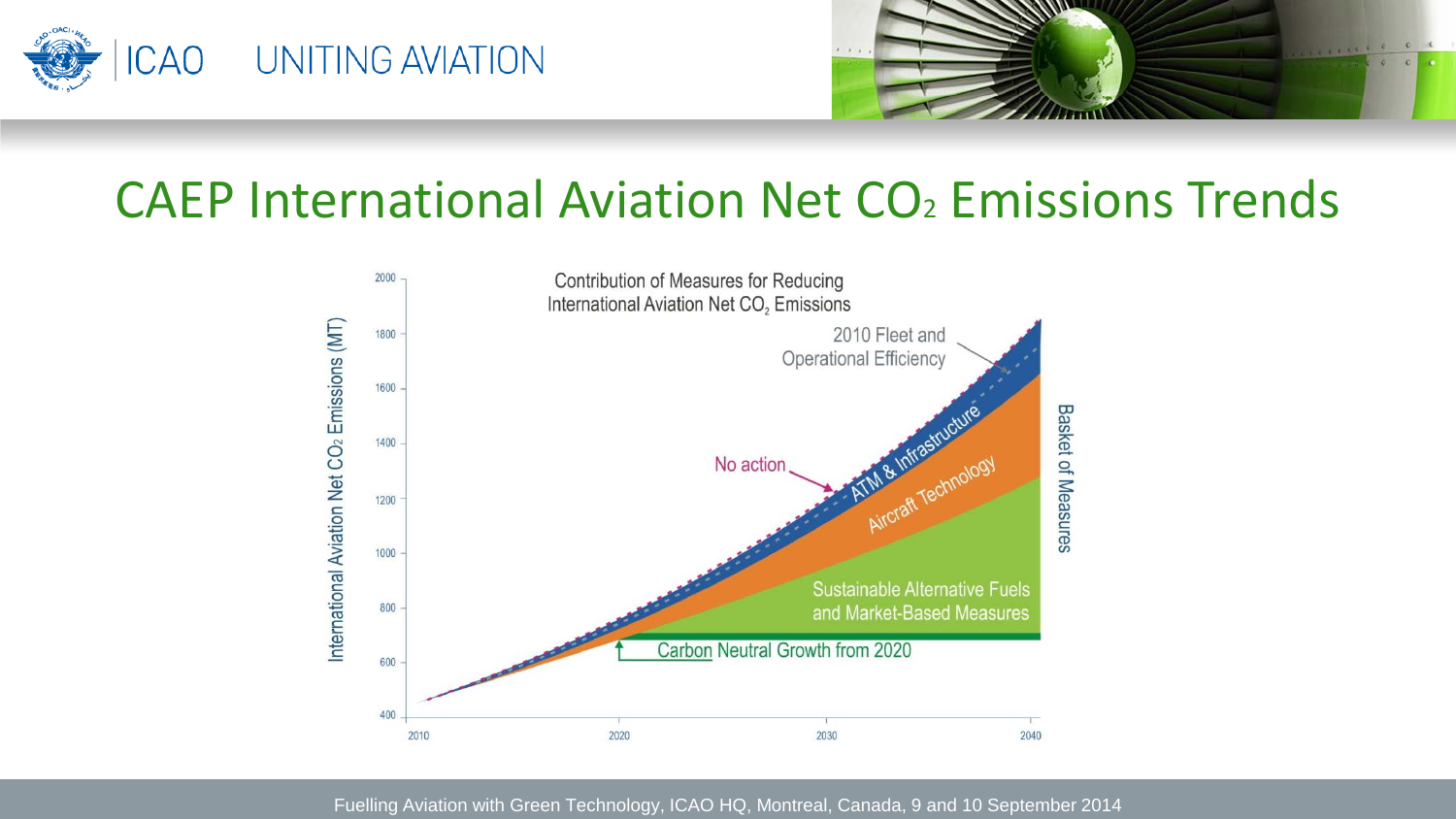



#### Operational Efficiency in a Static ATM System up to 2040

If no ATM improvements are made, system efficiency will degrade by 2% every decade.

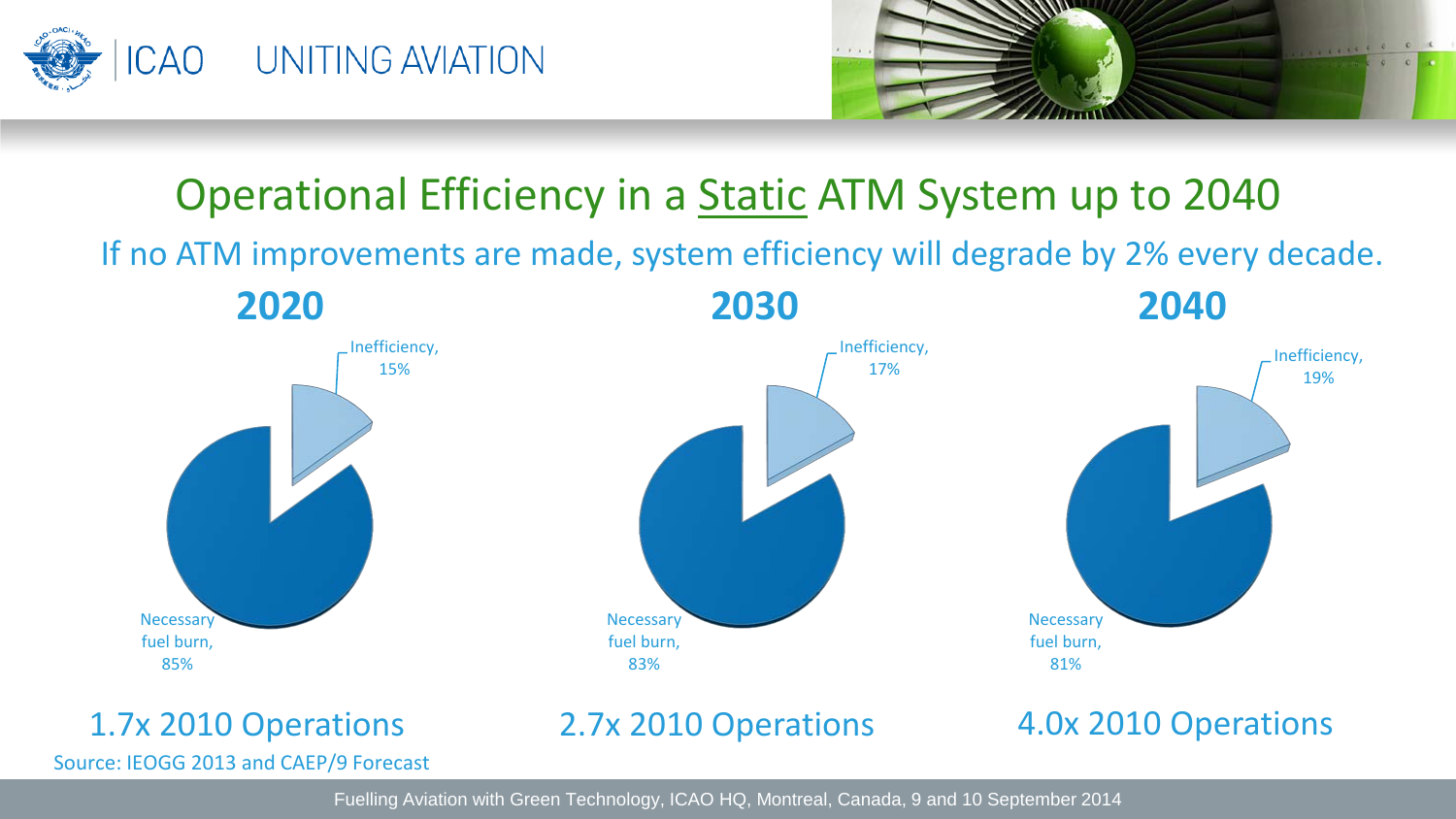



## Aviation System Block Upgrades

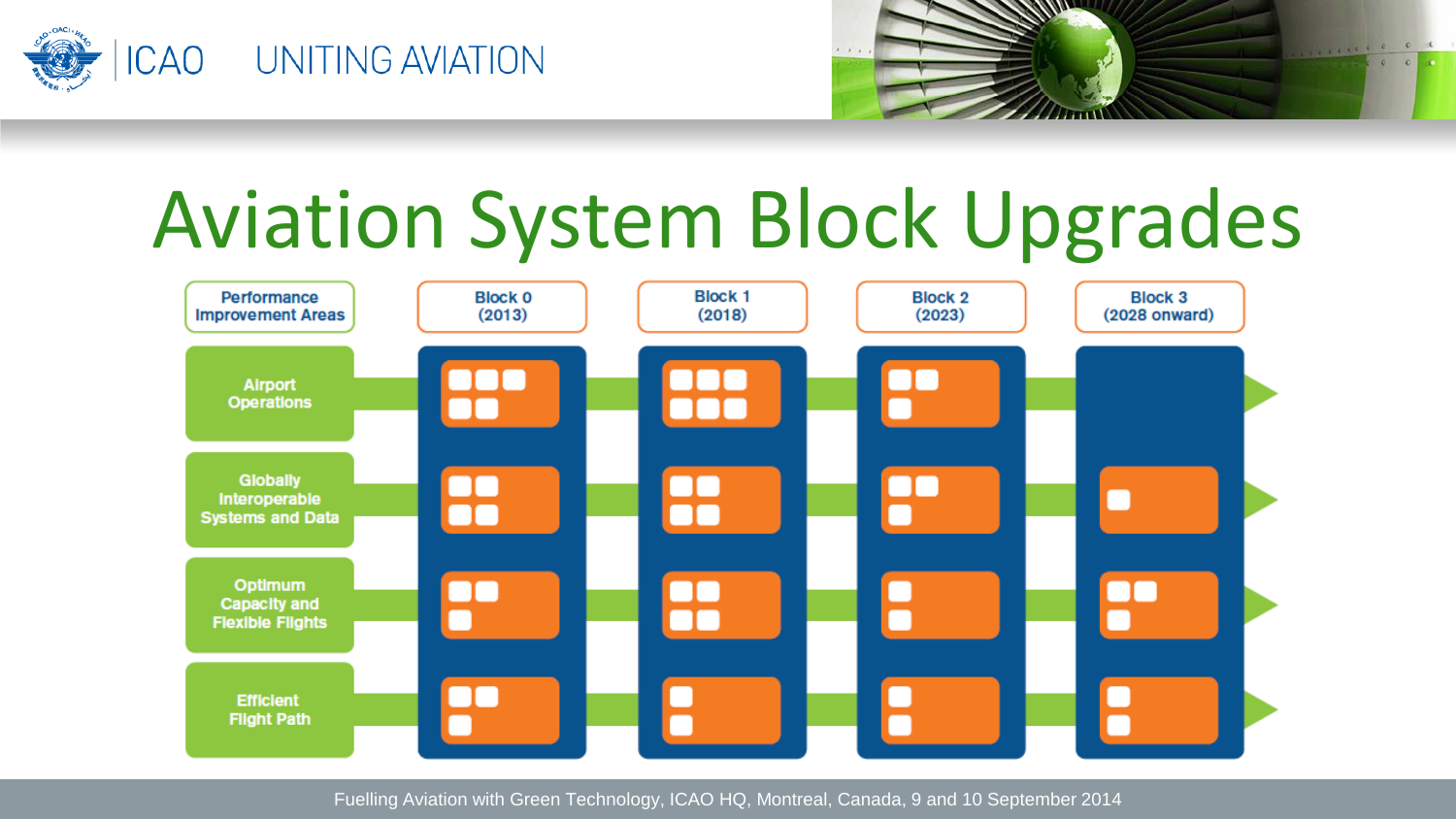



# Types of Benefits

| <b>Module</b>  | <b>Title</b>                                               | <b>Benefits</b>                                           |
|----------------|------------------------------------------------------------|-----------------------------------------------------------|
| <b>BO-CDO</b>  | <b>Continuous Descent Operations</b>                       | <b>Reduced fuel burn on arrival</b>                       |
| <b>BO-FRTO</b> | <b>Free Route Operations</b>                               | <b>Reduced in-flight fuel burn</b>                        |
| <b>BO-RSEQ</b> | <b>Runway Sequencing</b>                                   | Reduced airborne holding and taxi-out time                |
| <b>BO-CCO</b>  | <b>Continuous Climb Operations</b>                         | <b>Reduced fuel burn during climb</b>                     |
| <b>BO-NOPS</b> | <b>Network Operations</b>                                  | Reduced fuel burn in all phases of flight, including taxi |
| <b>BO-TBO</b>  | <b>Trajectory Based Operations</b>                         | <b>Reduced in-flight fuel burn</b>                        |
| <b>BO-WAKE</b> | <b>Wake Turbulence Separation</b>                          | Reduced taxi-out time and reduced in-flight fuel burn     |
| <b>BO-ACDM</b> | <b>Airport Collaborative Decision Making</b>               | <b>Reduced taxi-out time</b>                              |
| <b>BO-ASUR</b> | <b>Alternative Surveillance</b>                            | <b>Reduced in-flight fuel burn</b>                        |
| <b>BO-OPFL</b> | <b>Optimum Flight Levels</b>                               | <b>Reduced in-flight fuel burn</b>                        |
| <b>BO-APTA</b> | Approach procedures including vertical guidance            | Reduced fuel burn during arrival, fewer missed approaches |
| <b>BO-SURF</b> | A-SMGCS, ASDE-X                                            | <b>Reduced taxi and airborne holding time</b>             |
| <b>BO-FICE</b> | Increased efficiency through ground - ground integration   | <b>Reduced in-flight fuel burn</b>                        |
| <b>BO-DAIM</b> | <b>Digital AIM</b>                                         | <b>Reduced in-flight fuel burn</b>                        |
| <b>BO-AMET</b> | Met information supporting enhanced operational efficiency | <b>Reduced fuel burn in all phases</b>                    |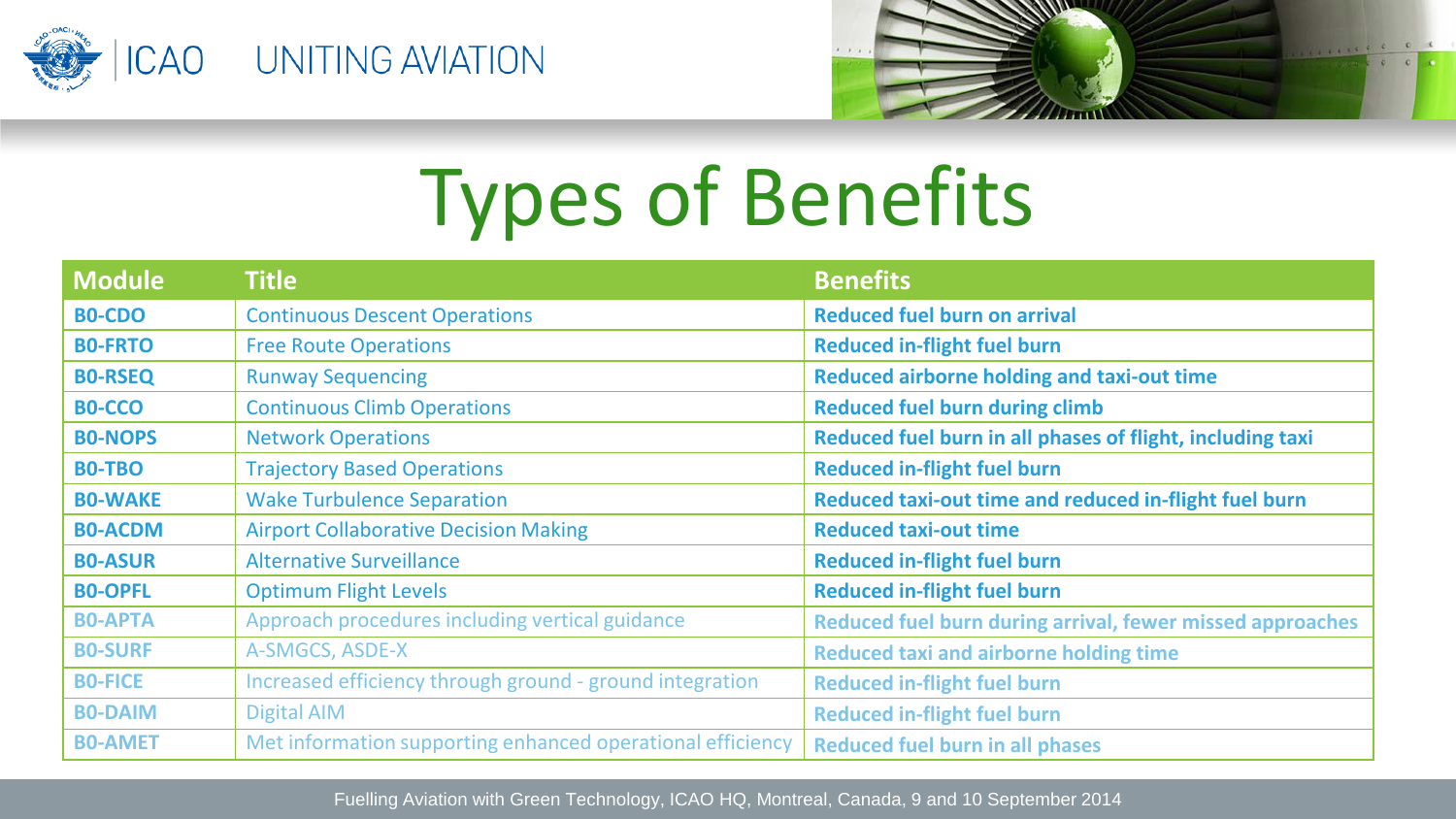



### Preliminary Results

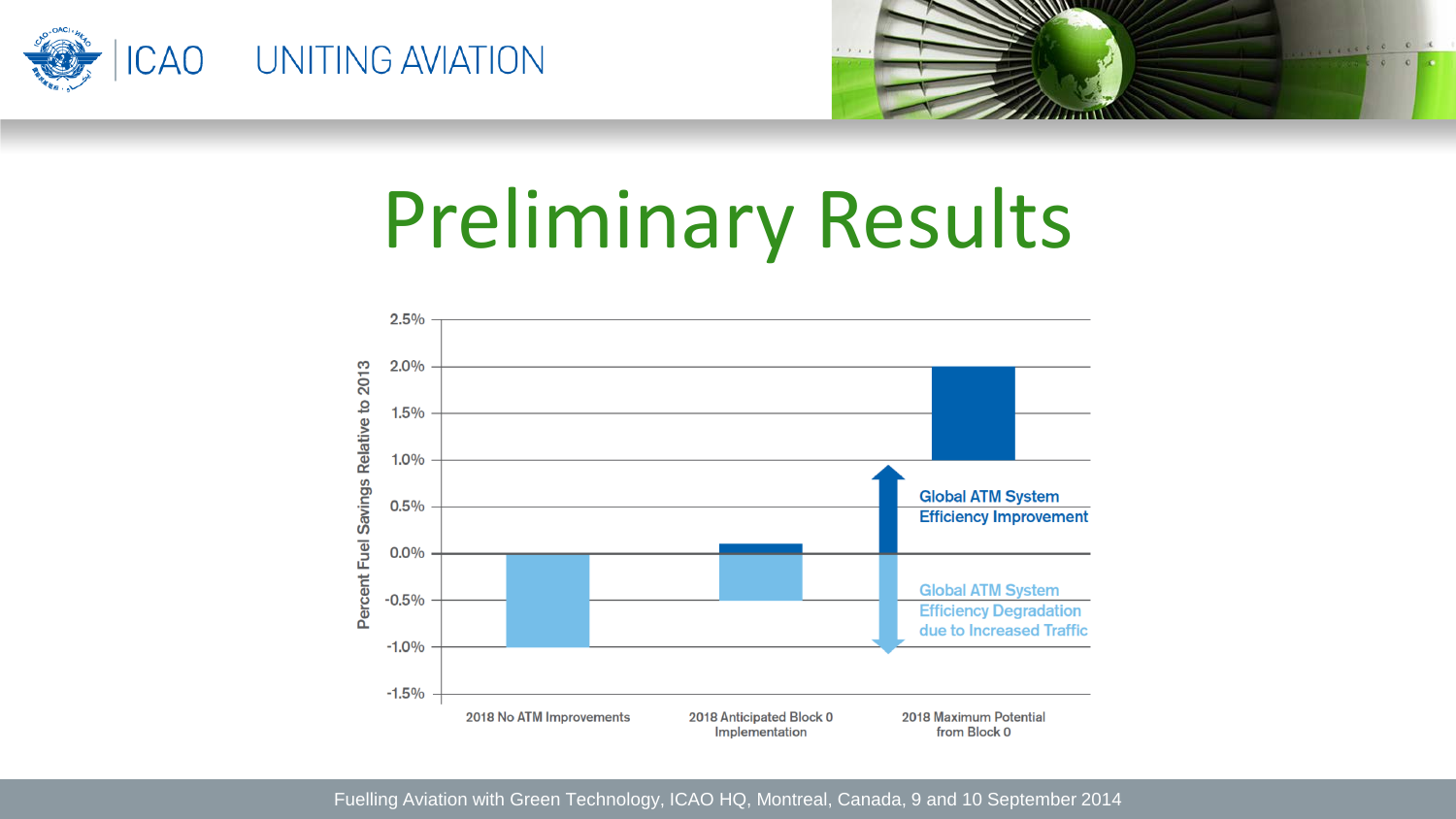



**ICAO CAPACITY & EFFICIENCY Air Navigation Report** 2014 Edition

#### **Air Navigation Report**

- Status of implementation of the air navigation infrastructure
- Success stories and associated best practices
- Benefits associated with the implementation of operational measures
- Assessment of the potential fuel savings from planned Aviation System Block Upgrade (ASBU) Block 0 implementation